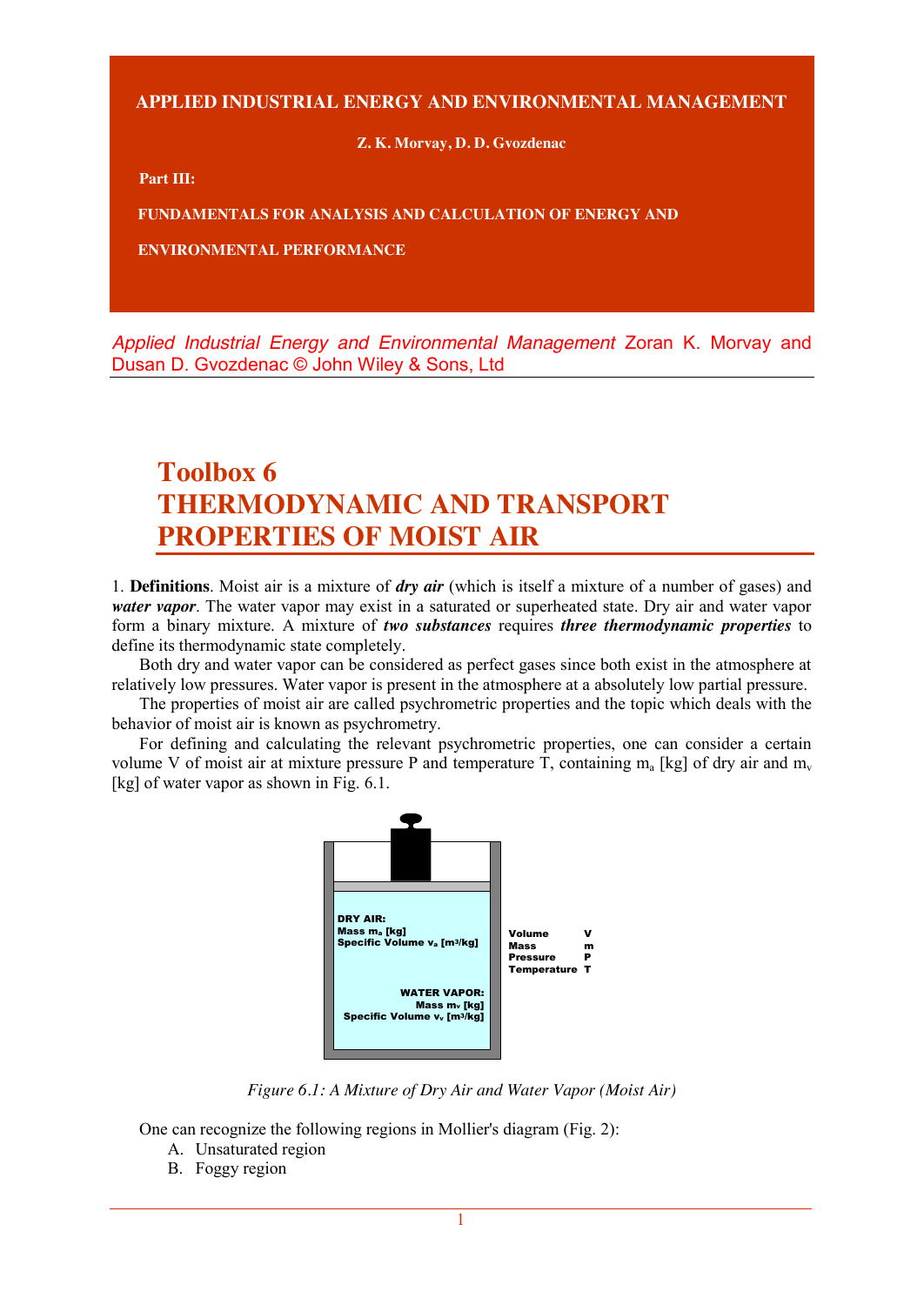## C. Ice-cold fog region

D. Ice and fog mixture region

For practical industrial applications the most important region is A. The majority of industrial processes occur in this region and, because of that, only unsaturated moist air will be analyzed.



*Figure 6.2: Mollier's Diagram for Moist Air at Constant Pressure*

2. Dry Bulb Temperature is the temperature of moist air measured by an ordinary thermometer. This term is used only to distinguish it from wet bulb temperature.

3. Absolute Humidity is defined as the ratio of the mass of water vapor to the mass of dry air in a given volume of the mixture. Thus

$$
x = \frac{m_v}{m_a} \tag{6.1}
$$

where the subscripts a and v refer to *dry air* and *water vapor*, respectively.

Considering both dry air and water vapor as perfect gases it can be obtained that the absolute humidity is as follows:

$$
x = 0.622 \cdot \frac{p_v}{p_a} = 0.622 \cdot \frac{p_v}{P - p_v}
$$
(6.2)

As the absolute humidity is defined as mass of water vapor per mass of *dry air*, the total mass of moist air will be as follows:

$$
m = (1 + x) \cdot m_a \tag{6.3}
$$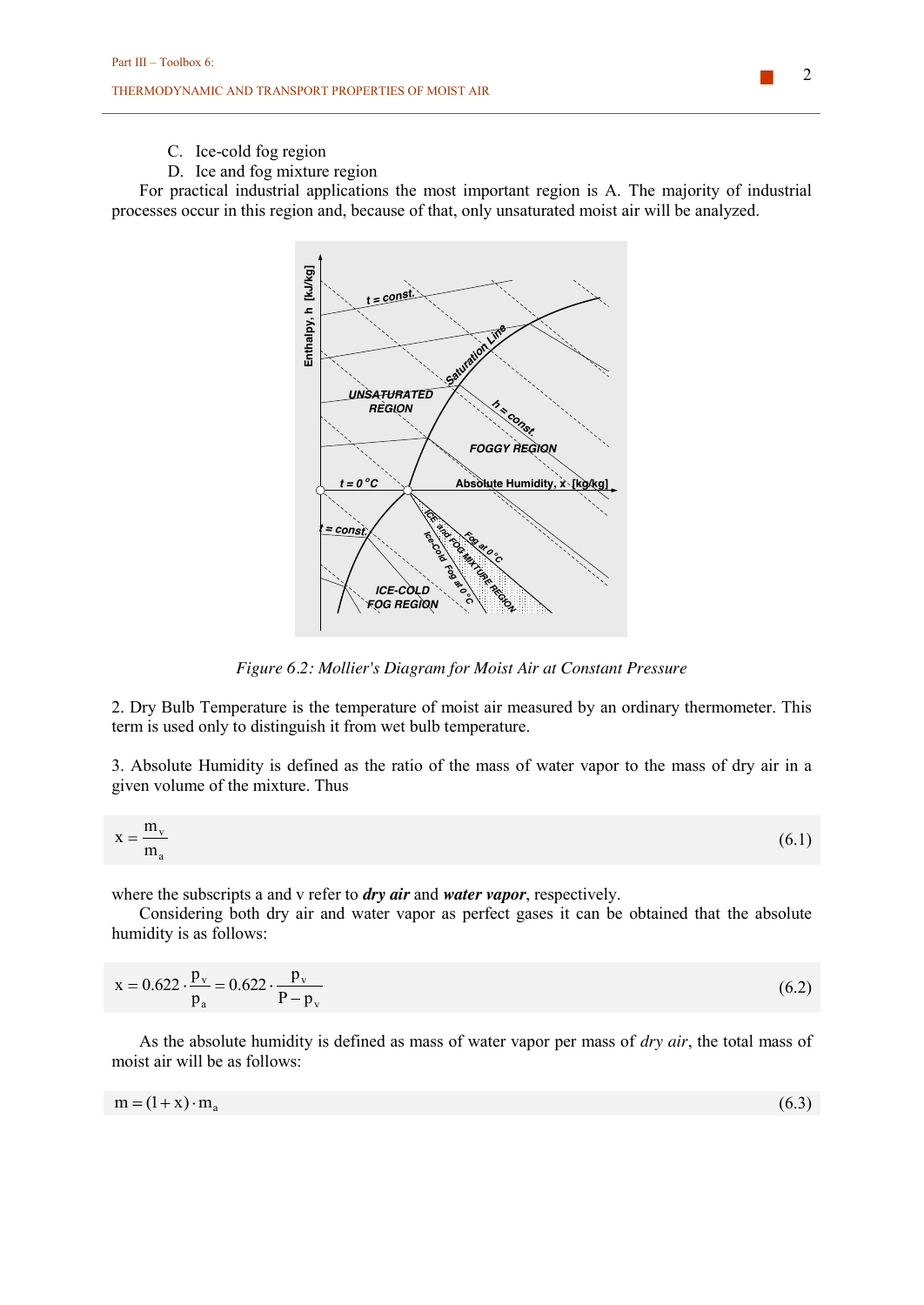4. The Relative Humidity of the moist air is the ratio of the actual mass of the water vapor in a given volume to that which it would have if it were saturated at the same dry bulb temperature and the same total pressure of the air:

$$
RH = \frac{m_v}{m_{v, \text{sat}}} \tag{6.4}
$$

or, it can be defined as the ratio of partial pressure of water vapor in unsaturated air and the partial pressure of vapor if it is saturated at the same temperature:

$$
RH = \frac{p_v}{p_{v, sat}}\tag{6.5}
$$

Relative Humidity is frequently expressed as a percentage.

5. **Dew Point Temperature**. If unsaturated moist air is cooled at constant pressure, the mixture will eventually reach the saturation temperature of water vapor corresponding to its partial pressure at the point at which the first drop of dew will be formed, i.e. the water vapor in the mixture will be saturated. This temperature is called the dew point temperature  $t_{dp}$  [°C] and it is, therefore, the temperature to which unsaturated moist air must be cooled at constant pressure before condensation of moisture takes place.

6. **Wet Bulb Temperature**. Thermodynamic wet bulb temperature is the temperature at which liquid or solid water, by evaporating into air, may bring the air to saturation adiabatically at the same temperature. Wet bulb temperature is the temperature indicated by a wet bulb psychrometer constructed and used according to specifications.

7. The enthalpy of unsaturated moist air or the moist air on saturation line is obtained by summation of the enthalpies of the constituents. Thus the enthalpy of moist air is equal to the sum of the enthalpies of dry air and associated water vapor:

$$
h = h_a + x \cdot h_v \tag{6.6}
$$

where:

h = enthalpy of moist air,  $[kJ/kg<sub>drv</sub>_{air}]$ 

 $h_a$  = enthalpy of dry air, [kJ/kg<sub>dry air</sub>]

 $h_v$  = enthalpy of water vapor, [kJ/kg<sub>vapor</sub>]

 $x =$  absolute humidity,  $\begin{bmatrix} \text{kg}_{\text{vapor}}/\text{kg}_{\text{dry air}} \end{bmatrix}$ 

Taking the reference state enthalpy as zero for saturated liquid at  $0^{\circ}$ C, and that the latent heat of vaporization at this temperature is 2500.84 kJ/kg, and taking that the specific heat at constant pressure of dry air and water vapor are:

$$
c_{p,a} = 1.0029 + 5.4 \cdot 10^{-5} \cdot t \quad [kJ/kgK]
$$
\n(6.7)

$$
c_{p,v} = 1.856 + 2.0 \cdot 10^{-4} \cdot t \text{ [kJ/kg K]} \tag{6.8}
$$

the enthalpy of unsaturated moist air is as follows:

$$
h = (1.0029 + 5.4 \cdot 10^{-5} \cdot t) \cdot t + x \cdot 2500.84 + (1.856 + 2.0 \cdot 10^{-4} \cdot t) \cdot t \cdot [kJ/kg_{da}]
$$
\n(6.9)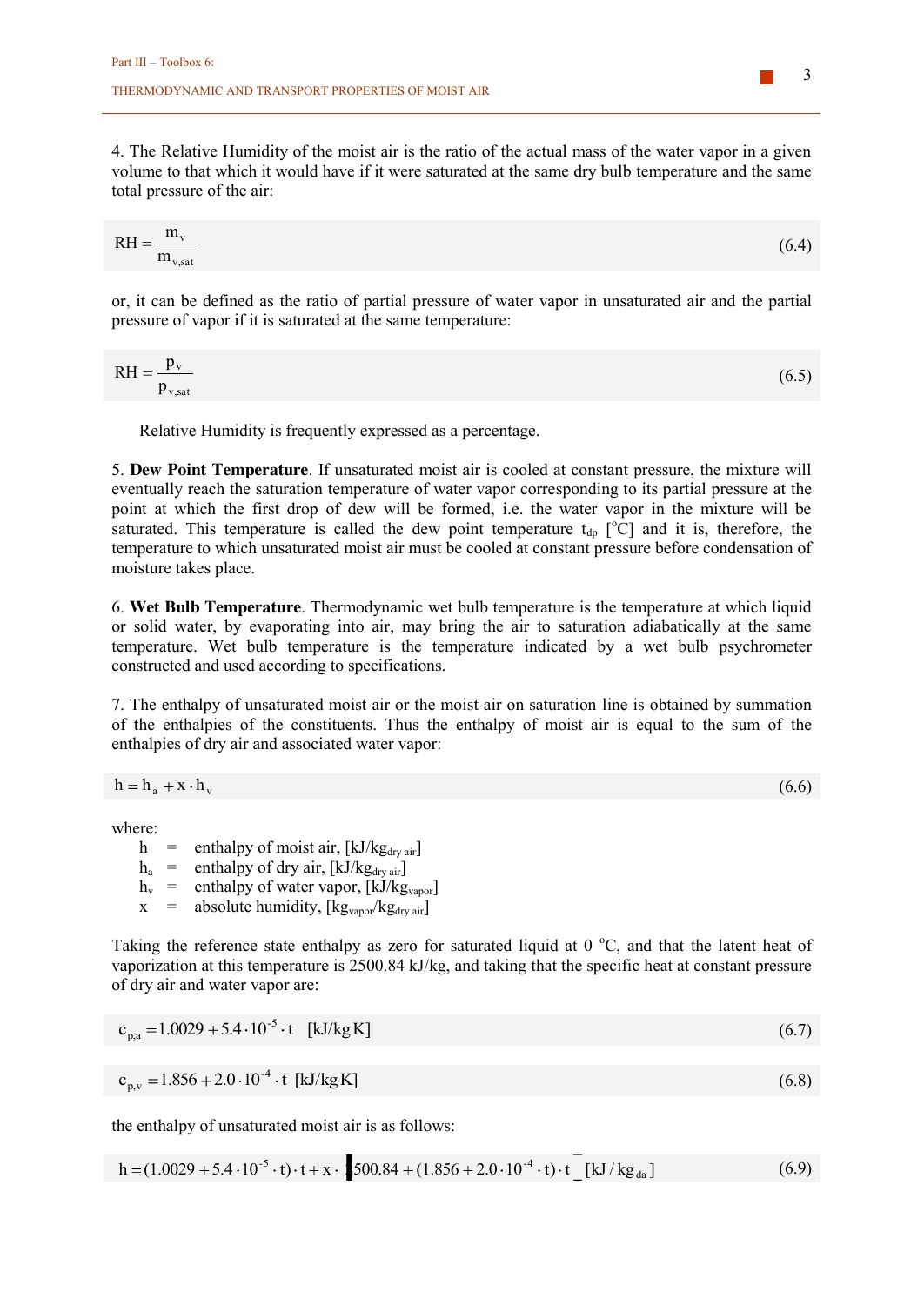This equation could be used in a range from -40 to 300 °C. The total pressure of the air could be changed from 0.1 to 5 bar. In those ranges of temperature and pressures this equation gives good results for many technical calculations.

8. The specific heat of moist air is as follows:

$$
c_p = (1.0029 + 5.4 \cdot 10^{-5} \cdot t) + x \cdot (1.856 + 2.0 \cdot 10^{-4} \cdot t) \text{ [kJ/kg}_{da} \text{ K}]
$$
\n(6.10)

9. The density of moist air is defined as follows:

$$
\rho = \frac{1 + x}{461.56 \cdot (0.62198 + x)} \cdot \frac{P [Pa]}{t [°C] + 273.15} \quad [m^3/kg]
$$
\n(6.11)

10. The dynamic viscosity of moist air can be calculated by using following equation:

$$
\mu = \frac{\mu_{A}}{1 + \Phi_{AV} \cdot x_{m}} + \frac{\mu_{V}}{1 + \frac{\Phi_{VA}}{x_{m}}}
$$
(6.12)

Where:

$$
\Phi_{AV} = \frac{\left[1 + \left(\frac{\mu_A}{\mu_V}\right)^{0.5} \cdot \left(\frac{m_V}{m_A}\right)^{0.25}\right]^2}{2\sqrt{2} \cdot \left(1 + \frac{m_A}{m_V}\right)^{0.5}} \qquad \Phi_{VA} = \frac{\left[1 + \left(\frac{\mu_V}{\mu_A}\right)^{0.5} \cdot \left(\frac{m_A}{m_V}\right)^{0.25}\right]^2}{2\sqrt{2} \cdot \left(1 + \frac{m_V}{m_A}\right)^{0.5}}
$$

 $x_m = 1.61 \times x$ <br> $m_A = 29$  $m_A = 29$  Molecular mass of dry air, [kg/kmol]<br>  $m_V = 18$  Molecular mass of dry air, [kg/kmol] Molecular mass of dry air,  $[kg/kmol]$ 

and

$$
\mu_a \cdot 10^6 = 0.40401 + 0.074582 \cdot T - 5.7171 \cdot 10^{-5} \cdot T^2 + 2.9928 \cdot 10^{-8} \cdot T^3 - 6.2524 \cdot 10^{-12} \cdot T^4 \text{ [Pa s]} \tag{6.13}
$$

$$
\mu_{v} \cdot 10^{6} = \frac{\sqrt{\frac{T}{647.27}}}{0.0181583 + 0.0177624 \cdot \left(\frac{647.27}{T}\right) + 0.0105287 \cdot \left(\frac{647.27}{T}\right)^{2} - 0.0036744 \cdot \left(\frac{647.27}{T}\right)^{3}} [Pa s] \tag{6.14}
$$

are the dynamic viscosity of dry air and water vapor under low pressure, respectively. In the last two equations T [K] = t [°C] + 273.15.

11. The thermal conductivity of moist air is: